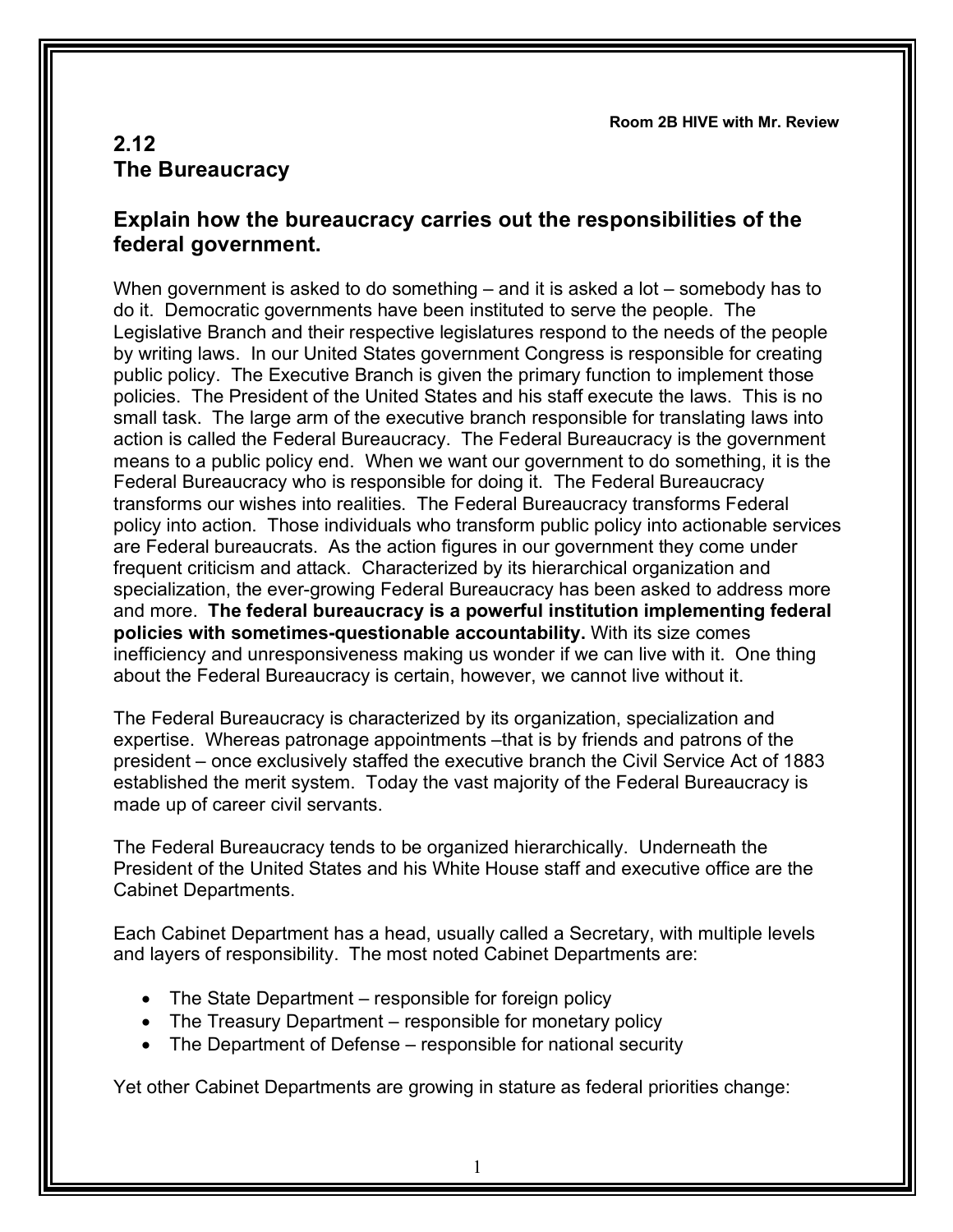- The Department of Education is trying to reform public education in America
- The Department of Health and Human Services is implementing many changes in the way health care will be provided to millions of Americans.

In addition to the Cabinet Departments, the Federal Bureaucracy is also made up of Independent agencies like NASA, the CIA and the EPA.

- NASA, the National Aeronautics and Space Administration, studies and explores regions outside of our atmosphere.
- The CIA, the Central Intelligence Agency, gathers and interprets foreign intelligence in order to keep us safe at home.
- The EPA, the Environmental Protection Agency, develops policies and programs to clean our environment.

The Federal Bureaucracy is also made up of certain government corporations like the United States Postal Service and Amtrak: one delivers our mail and the other delivers us to our destination via rail.

The Federal Bureaucracy is organized in order to deliver government services as efficiently as possible. Considering the number of tasks and the diversity of constituents this is not always easy.

When given the responsibility to help execute the laws, executive departments, agencies, commissions and government corporations are called upon to perform numerous tasks. In no small way they help to write regulations, enforce existing law and adjudicate disputes. The functions of our three branches, from writing, enforcing and interpreting laws, can all be found in the day-to-day operations of the federal bureaucracy. In that way our federal bureaucracy plays an important role in national policy-making.

Congress often intentionally passes vague laws. This gives either intended or unintended power to federal bureaucrats who are then left to interpret these laws in the field. In other words, regulators of the federal government are often given legislative authority. For example, the Environmental Protection Agency can write rules and regulations that affect and impact air quality. An Act of Congress authorizes them to do so and may even provide the necessary funding but the details are written and enforced by bureaucrats.

For many this is a direct affront on constitutional government. In essence, it is argued, unelected government workers often act without sufficient checks. Needless to say, it puts every citizen on guard as critical watchdogs overseeing government activity that often goes unnoticed.

Adjudication of disputes appropriately falls upon our court system. Yet as our vast bureaucracy has grown exponentially so too has its power to use its discretionary authority to determine resolutions. These administrative tribunals are not mentioned in